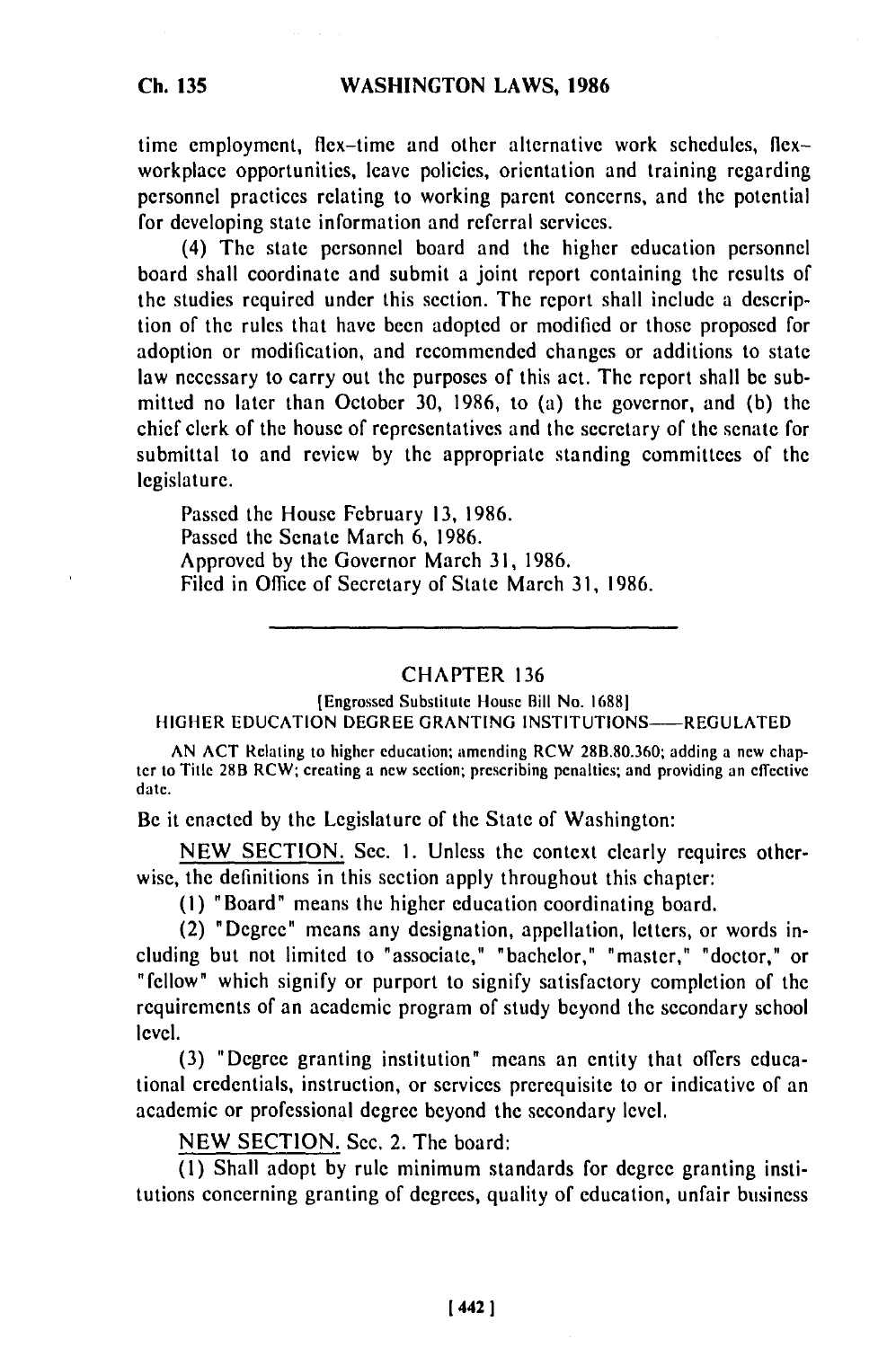practices, financial stability, and other necessary measures to protect citizens of this state against substandard, fraudulent, or deceptive practices. The board shall adopt the rules in accordance with chapter 34.04 RCW;

(2) May investigate any entity the board reasonably believes to be subject to the jurisdiction of this chapter. In connection with the investigation, the board may administer oaths and affirmations, issue subpoenas and compel attendance, take evidence, and require the production of any books, papers, correspondence, memorandums, or other records which the board deems relevant or material to the investigation. The board, including its staff and any other authorized persons, may conduct site inspections and examine records of all institutions subject to this chapter;

(3) Shall develop an interagency agreement with the commission for vocational education or its successor agency to regulate degree-granting private vocational schools with respect to nondegree programs.

NEW SECTION. Sec. 3. A degree granting institution shall not operate and shall not grant or offer to grant any degree unless the institution has obtained current authorization from the board.

NEW SECTION. Sec. 4. (1) An institution or person shall not advertise, offer, sell, or award a degree or any other type of educational credential unless the student has enrolled in and successfully completed a prescribed program of study, as outlined in the institution's publications. This prohibition shall not apply to honorary credentials clearly designated as such on the front side of the diploma or certificate and awarded by institutions offering other educational credentials in compliance with state law.

(2) Except as provided in subsection **(1)** of this section, this chapter shall not apply to:

(a) Any public college, university, or other entity operating as part of the public educational system of this state.

(b) Institutions that have been accredited by an accrediting association recognized by the agency for the purposes of this chapter, provided that an institution, branch, extension, or facility operating within the state of Washington which is affiliated with an institution operating in another state must be a separately accredited member institution of any such accrediting association to qualify for this exemption.

(c) Institutions of a religious character, but only as to those education programs devoted exclusively to religious or theological objectives if the programs are represented in an accurate manner in institutional catalogs and other official publications.

(d) Institutions not otherwise exempt which offer only workshops or seminars lasting no longer than three calendar days and for which academic credit is not awarded.

NEW SECTION. Sec. 5. All degree-granting institutions subject to this chapter shall file information with the board as the board may require.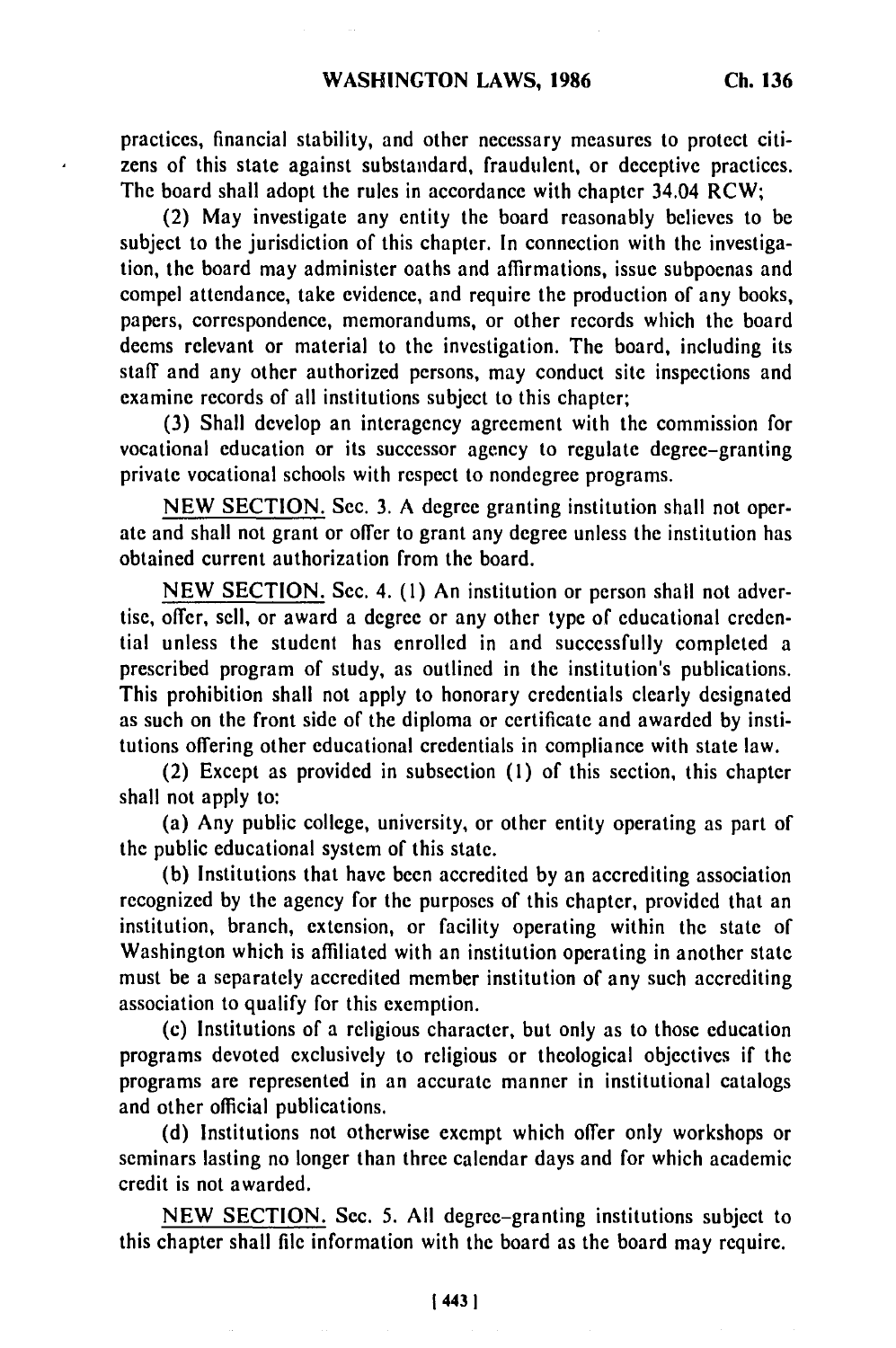NEW SECTION. Sec. 6. The board shall impose fees on any degreegranting institution authorized to operate under this chapter. Fees shall be set and revised by the board by rule at the level necessary to approximately recover the staffing costs incurred in administering this chapter. Fees shall be deposited in the general fund.

NEW SECTION. Sec. 7. (1) The board may require any degreegranting institution to have on file with the board an approved surety bond or other security in lieu of a bond in an amount determined by the board.

(2) In lieu of a surety bond, an institution may deposit with the board a cash deposit or other negotiable security acceptable to the board. The security deposited with the board in lieu of the surety bond shall be returned to the institution one year after the institution's authorization has expired or been revoked if legal action has not been instituted against the institution or the security deposit at the expiration of the year. The obligations and remedies relating to surety bonds authorized by this section, including but not limited to the settlement of claims procedure in subsection (5) of this section, shall apply to deposits filed with the board, as applicable.

(3) Each bond shall:

(a) Be executed by the institution as principal and by a corporate surety licensed to do business in the state;

(b) Be payable to the state for the benefit and protection of any student or enrollee of an institution, or, in the case of a minor, his or her parents or guardian;

(c) Be conditioned on compliance with all provisions of this chapter and the board's rules adopted under this chapter;

(d) Require the surety to give written notice to the board at least thirty-five days before cancellation of the bond; and

(e) Remain in effect for one year following the effective date of its cancellation or termination as to any obligation occurring on or before the effective date of cancellation or termination.

(4) Upon receiving notice of a bond cancellation, the board shall notify the institution that the authorization will be suspended on the effective date of the bond cancellation unless the institution files with the board another approved surety bond or other security. The board may suspend or revoke the authorization at an earlier date if it has reason to believe that such action will prevent students from losing their tuition or fees.

(5) If a complaint is filed under section 9(l) of this act against an institution, the board may file a claim against the surety and settle claims against the surety by following the procedure in this subsection.

(a) The board shall attempt to notify all potential claimants. If the absence of records or other circumstances makes it impossible or unreasonable for the board to ascertain the names and addresses of all the claimants, the board after exerting due diligence and making reasonable inquiry to secure that information from all reasonable and available sources, may makc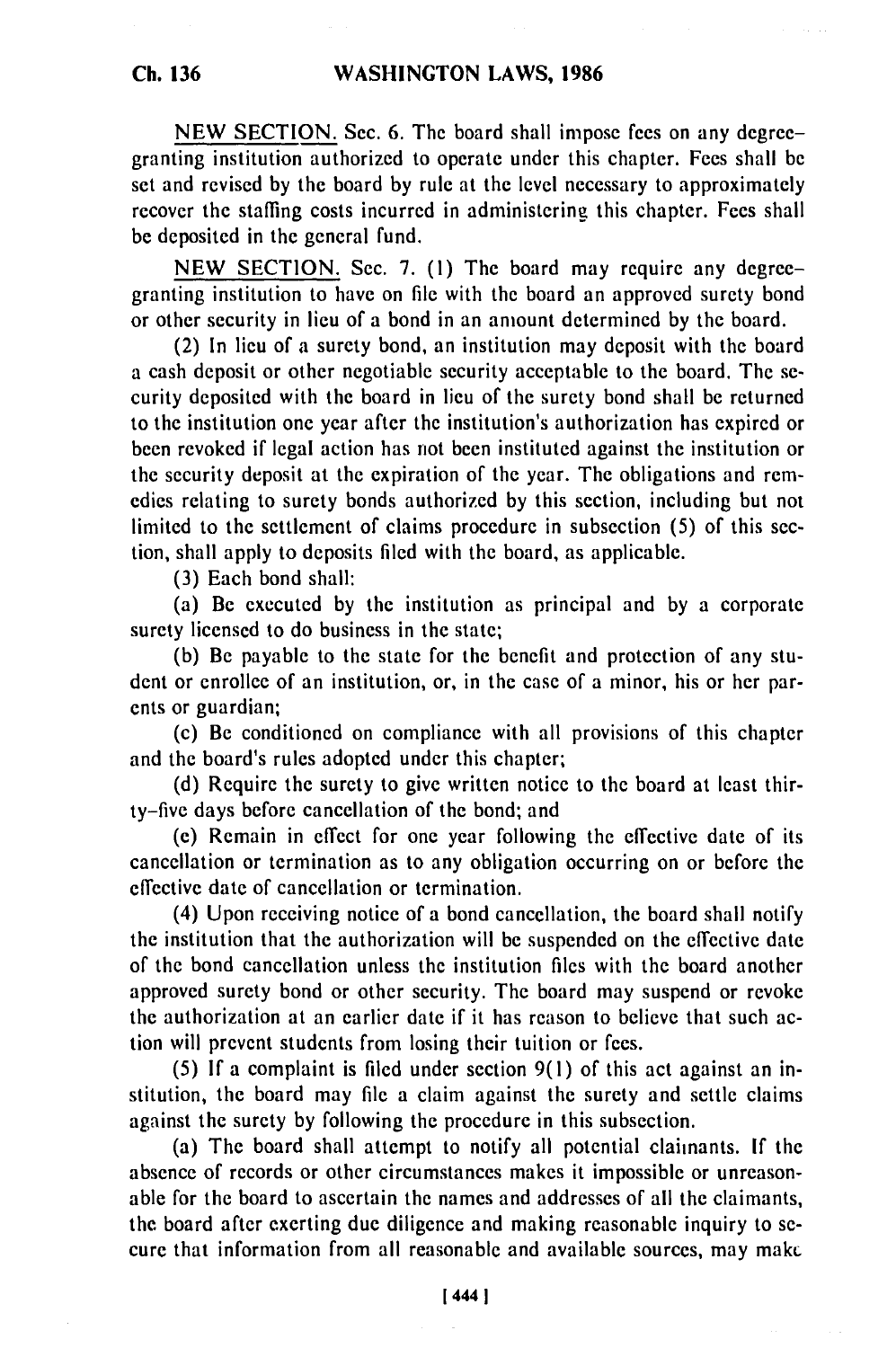a demand on a bond on the basis of information in the board's possession. The board is not liable or responsible for claims or the handling of claims that may subsequently appear or be discovered.

(b) Thirty days after notification, if a claimant fails, refuses, or neglects to file with the board a verified claim, the board shall be relieved of further duty or action under this chapter on behalf of the claimant.

(c) After reviewing the claims, the board may make demands upon the bond on behalf of those claimants whose claims have been filed. The board may settle or compromise the claims with the surety and may execute and deliver a release and discharge of the bond.

(d) If the surety refuses to pay the demand, the board may bring an action on the bond in behalf of the claimants. If an action is commenced on the bond, the board may require a new bond to be filed.

(e) Within ten days after a recovery on a bond or other posted security has occurred, the institution shall file a new bond or otherwise restore its security on file to the required amount.

(6) The liability of the surety shall not exceed the amount of the bond.

NEW SECTION. Sec. 8. The board may suspend or modify any of the requirements under this chapter in a particular case if the board finds that:

**(1)** The suspension or modification is consistent with the purposes of this chapter; and

(2) The education to be offered addresses a substantial, demonstrated need among residents of the state or that literal application of this chapter would cause a manifestly unreasonable hardship.

NEW SECTION. Sec. 9. **(1)** A person claiming loss of tuition or fees as a result of an unfair business practice may file a complaint with the board. The complaint shall set forth the alleged violation and shall contain information required by the board. A complaint may also be filed with the board by an authorized staff member of the board or by the attorney general.

(2) The board shall investigate any complaint under this section and may attempt to bring about a settlement. The board may hold a contested case hearing pursuant to the administrative procedure act, chapter 34.04 RCW, in order to determine whether a violation has occurred. If the board prevails, the degree-granting institution shall pay the costs of the administrative hearing.

(3) If, after the hearing, the board finds that the institution or its agent engaged in or is engaging in any unfair business practice, the board shall issue and cause to be served upon the violator an order requiring the violator to cease and desist from the act or practice and may impose the penalties under section 10 of this act. If the board finds that the complainant has suffered loss as a result of the act or practice, the board may order full or partial restitution for the loss. The complainant is not bound by the board's determination of restitution and may pursue any other legal remedy.

1 **4451**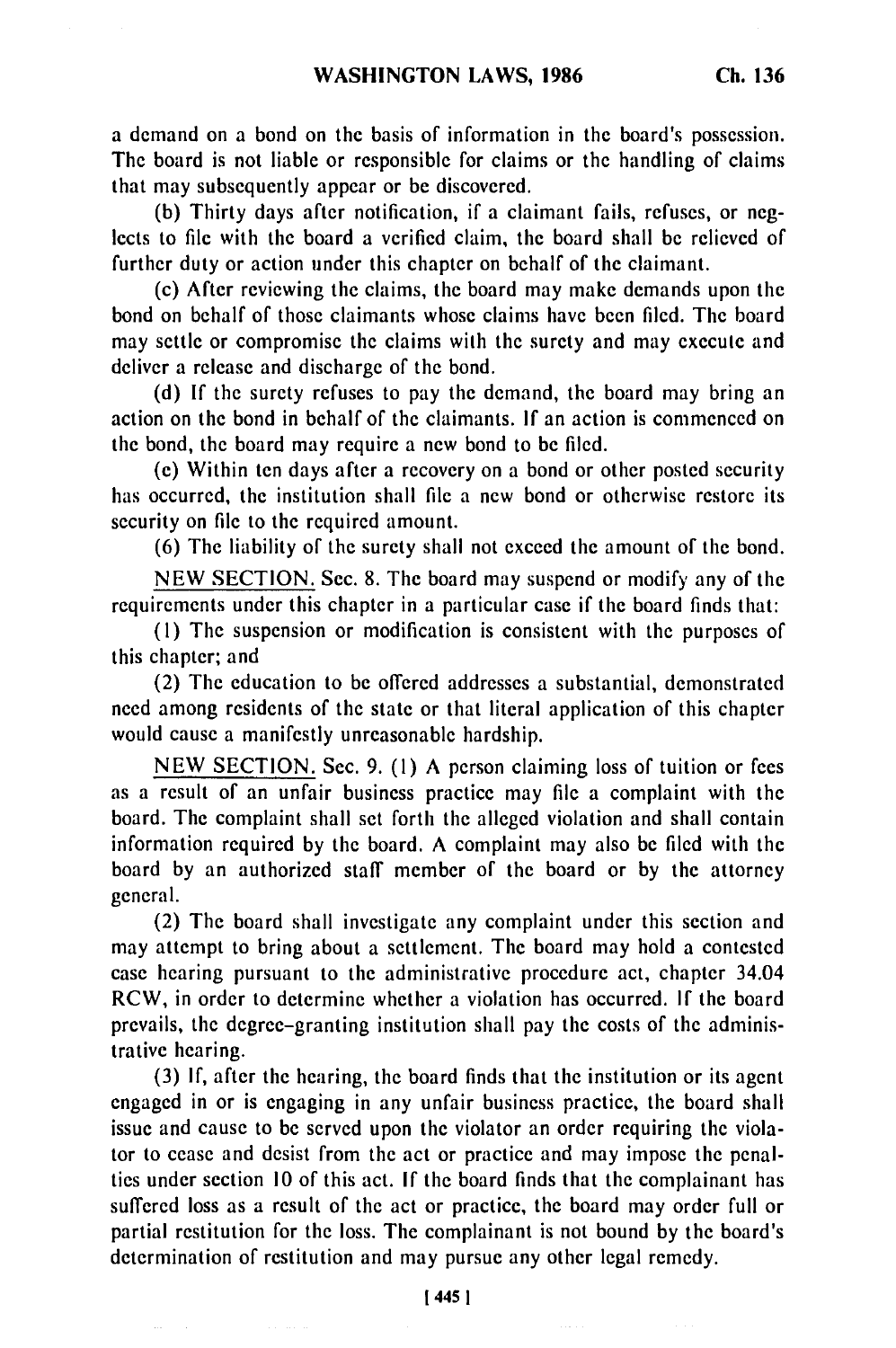NEW SECTION. Sec. **10.** Any person, group, or entity or any owner, officer, agent, or employee of such entity who wilfully violates any provision of this chapter or the rules adopted under this chapter shall be subject to a civil penalty of not more than one hundred dollars for each violation. Each day on which a violation occurs constitutes a separate violation. The fine may be imposed by the higher education coordinating board or by any court of competent jurisdiction.

NEW SECTION. Sec. **1I.** Any person, group, or entity or any owner, officer, agent, or employee of such entity who wilfully violates section 3 of this act shall be guilty of a gross misdemeanor and, upon conviction, shall be punished by a fine not to exceed one thousand dollars or by imprisonment in the county jail for a term not to exceed one year, or by both such fine and imprisonment. Each day on which a violation occurs constitutes a separate violation. The criminal sanctions may be imposed by a court of competent jurisdiction in an action brought by the attorney general of this state.

NEW SECTION. Sec. 12. A degree-granting institution, whether located in this state or outside of this state, that conducts business of any kind, makes any offers, advertises, solicits, or enters into any contracts in this state or with a resident of this state is subject to the jurisdiction of the courts of this state for any cause of action arising from the acts.

NEW SECTION. Sec. 13. If any degree-granting institution discontinues its operation, the chief administrative officer of the institution shall file with the board the original or legible true copies of all educational records required by the board. If the board determines that any educational records are in danger of being made unavailable to the board, the board may seek a court order to protect and if necessary take possession of the records. The boord shall cause to be maintained a permanent file of educational records coming into its possession.

NEW SECTION. Sec. 14. If a student or prospective student is a resident of this state at the time any contract relating to payment for education or any note, instrument, or other evidence of indebtedness relating thereto is entered into, section 15 of this act shall govern the rights of the parties to the contract or evidence of indebtedness. **If** a contract or evidence of indebtedness contains any of the following agreements, the contract is voidable at the option of the student or prospective student:

(I) That the law of another state shall apply;

(2) That the maker or any person liable on the contract or evidence of indebtedness consents to the jurisdiction of another state;

**(3)** That another person is authorized to confess judgment on the contract or evidence of indebtedness; or

(4) That fixes venue.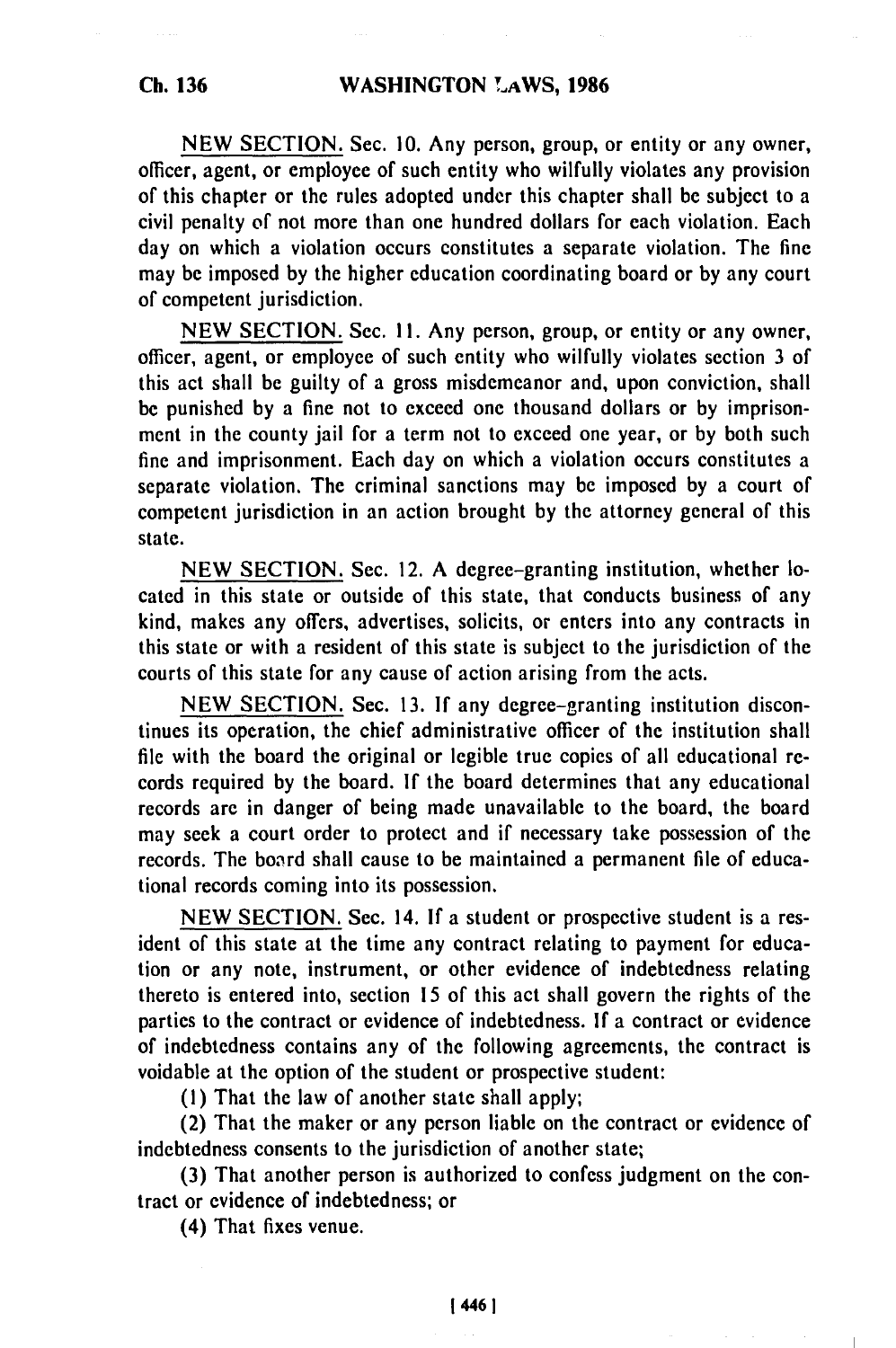NEW SECTION. Sec. **15,** A note, instrument, or other evidence of indebtedness or contract relating to payment for education for a degree is not enforceable in the courts of this state by a degree-granting institution or holder of the instrument unless the institution was authorized to offer the degree under this chapter at the time the note, instrument, or other evidence of indebtedness or contract was entered into.

NEW SECTION. Sec. 16. The attorney general or the prosecuting attorney of any county in which a degree-granting institution or agent of the institution is found may bring an action in any court of competent jurisdiction for the enforcement of this chapter. The court may issue an injunction or grant any other appropriate form of relief.

NEW SECTION. Sec. 17. The board may seek injunctive relief, after giving notice to the affected party, in a court of competent jurisdiction for a violation of this chapter or the rules adopted under this chapter. The board need not allege or prove that the board has no adequate remedy at law. The right of injunction provided in this section is in addition to any other legal remedy which the board has and is in addition to any right of criminal prosecution provided by law. The existence of board action with respect to alleged violations of this chapter and rules adopted under this chapter does not operate as a bar to an action for injunctive relief under this section.

NEW SECTION. Sec. 18. A violation of this chapter or the rules adopted under this chapter affects the public interest and is an unfair or deceptive act or practice in violation of RCW 19.86.020 of the consumer protection act. The remedies and sanctions provided by this section shall not preclude application of other remedies and sanctions.

NEW SECTION. Sec. 19. The remedies and penalties provided for in this chapter are nonexclusive and cumulative and do not affect any other actions or proceedings.

Sec. 20. Section 7, chapter 370, Laws of 1985 and RCW 28B.80.360 are each amended to read as follows:

The board shall perform the following administrative responsibilities:

(I) Administer the programs set forth in the following statutes: Chapter 28A.58 RCW (Washington scholars); chapter 28B.04 RCW (displaced homemakers); ((chapter 28B.05 RCW (education registration);)) chapter 28B.- RCW (sections 1 through 19 of this 1986 act) (degree-granting institutions); RCW 28B.10.210 through 28B.10.220 (blind students subsidy); RCW 28B.i0.800 through 28B.10.824 (student financial aid program); chapter 28B.12 RCW (work study); RCW 28B.15.067 through 28B.15.076 (educational costs for establishing tuition and fees); RCW 28B.15.543 (tuition waivers for Washington scholars); RCW 28B.15.760 through 28B.15- .766 (math and science loans); RCW 28B.80.150 through 28B.80.170 (student exchange compact); RCW 28B.80.240 (student aid programs); and RCW 28B.80.210 (federal programs).